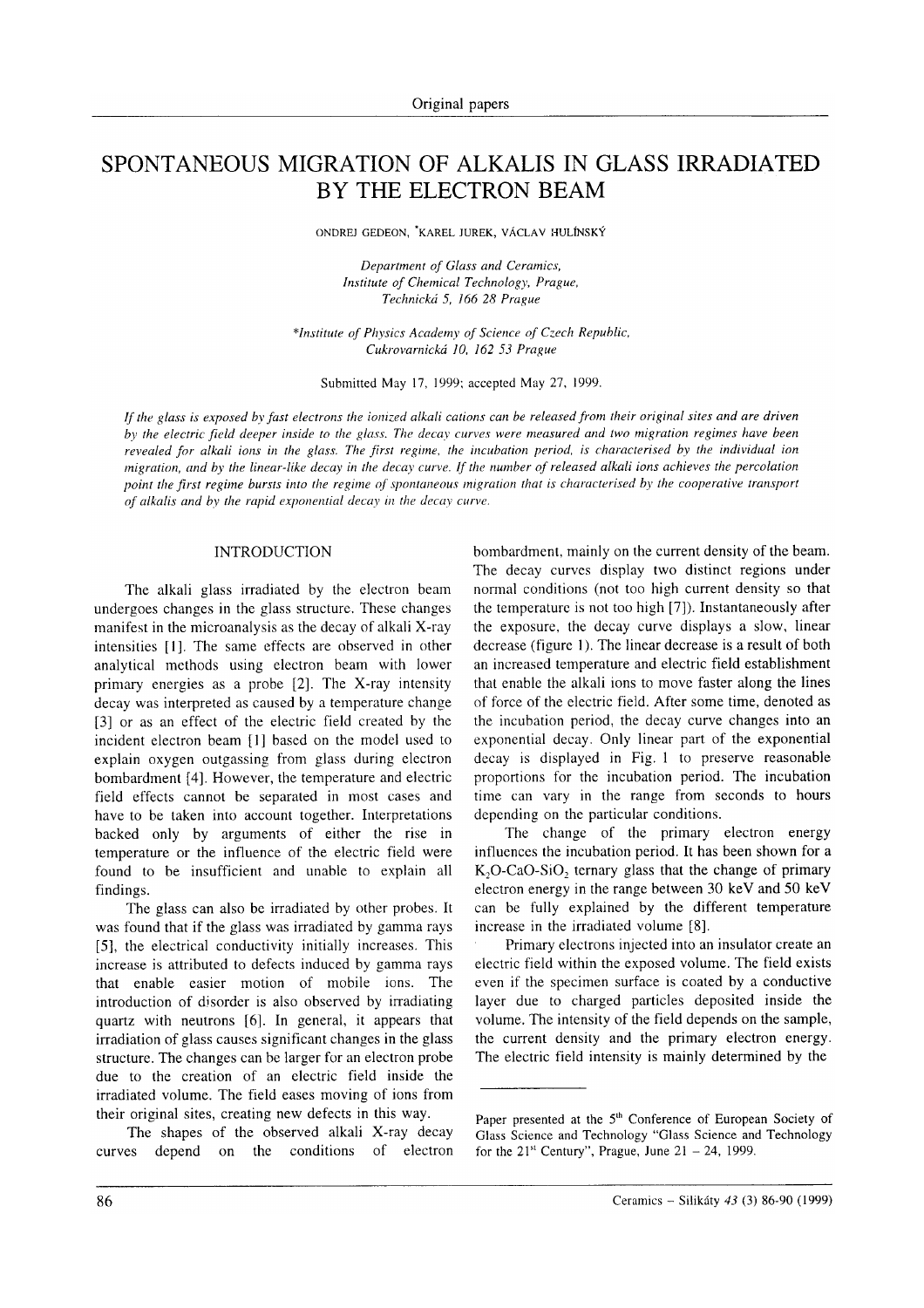density of trapped electrons inside the sample, except at extreme conditions of well-focused electron beams of high intensities, where the primary electrons are able to create a significant electric field. The number of trapped electrons is determined by the electronic structure of the solid, namely, by the number of defects in the structure and by the energetic depth of traps.



Figure 1. Typical X-ray intensity decay curves. The displayed  $K\alpha$  lines of X-ray intensities of potassium are normalised to the initial X-ray intensities. The first decay curve was measured for  $0.1 K_2 0 + 0.9 SiO_2$  glass and the second one for the  $0.15 K<sub>2</sub>0 + 0.85 SiO<sub>2</sub> glass$ . Primary electron energies were 50 keV and the diameters of the electron beams were 100  $\mu$ m for both cases. Corresponding incubation times  $\tau_1$  and  $\tau_2$  are displayed for both curves.

In the case of an electron probe we assume an insulator target coated with a conductive thin layer set at the ground potential. We also neglect the influence of the thin positively charged layer at the surface, created by secondary electron emission, which is much thinner than the electron range [9]. The steady charge distribution forming the electric field is achieved in a time much shorter (a fraction of a second) than that required for analysis so that we do not need to take into account the dynamics of the electric field creation. The overall charge distribution will be assumed homogeneous inside the irradiated volume. This assumption implies the following relationship [9] for the electric field  $E<sub>E</sub>$  at a depth z below the surface:

$$
E(z) = \frac{\rho}{\varepsilon} (z - R) \quad . \tag{1}
$$

where  $\rho$  is the charge density of trapped electrons,  $\varepsilon$  is the dielectric constant of the sample and  $R$  is the electron range. Under these assumptions the electric field is maximum at the surface and decreases linearly to zero at the electron range.

## **MODEL**

The binary alkali glass structure can be described by the modified random network (MRN) model [10] that suggests that the alkali modifier (M) enters into the silica network not only as a bridging oxygen breaker but the modifier forms its own coordination polyhedron. The glass  $(M_2O)_{x}(SiO_2)_{1-x}$  is then formed by two types of polyhedra connected at the vertices. This model is valid if the modifier can be taken as an impurity in the rigid silica network. For higher concentrations of M ions, M-O-M dimmers must be present, and for even higher concentration, M clusters will develop.

If the glass is irradiated by an electron probe, the electric field is created by trapped electrons instantly. However, the field itself is not strong enough to release the alkali ions from their positions instantly. This idea is supported by experiments where an alkali-ion--containing glass was subjected to a strong electric field near the electric breakdown limit. The alkali migration lasted hours in those experiments [11].

Another effect of the primary beam is an energy deposition inside the exposed volume that results in a rise in temperature. The temperature distribution is set to its equilibrium instantly after the electron exposure [12]. Maximum temperatures inside the irradiated volume were calculated according to an algorithm published in Ref. [13] and were taken to be constant in the irradiadiated volume for sake of simplicity.

The alkali atoms are largely bonded by the ionic bond in the glass and their activation energy is  $E_{\mu}$ . As soon as an alkali cation is ionized by a primary electron, it can move from its position (as doubly ionized) and is driven by the electric field until it recombines with a free or trapped electron or until its path is blocked by a high energy barrier. The recombined or blocked alkali ion is no longer bonded to the structure by the same bond but by a rather weaker one which results in the lowering of its activation energy to  $E<sub>r</sub>$ . The activation energy is also lowered for alkalis in the vicinity of the migration paths of the released alkali ions due to a reduction in their displacement energy.

The number of alkalis with lower activation energy increases with time because the number of released alkalis increases. As soon as the fraction of released alkalis reaches a critical value  $p$ , corresponding to a percolation threshold,  $p$ , a spontaneous cooperative migration of released alkalis takes place in the irradiated volume. The percolation idea is supported by microphotographs of cross sections of exposed volume etched by diluted 1% HF where increasing density of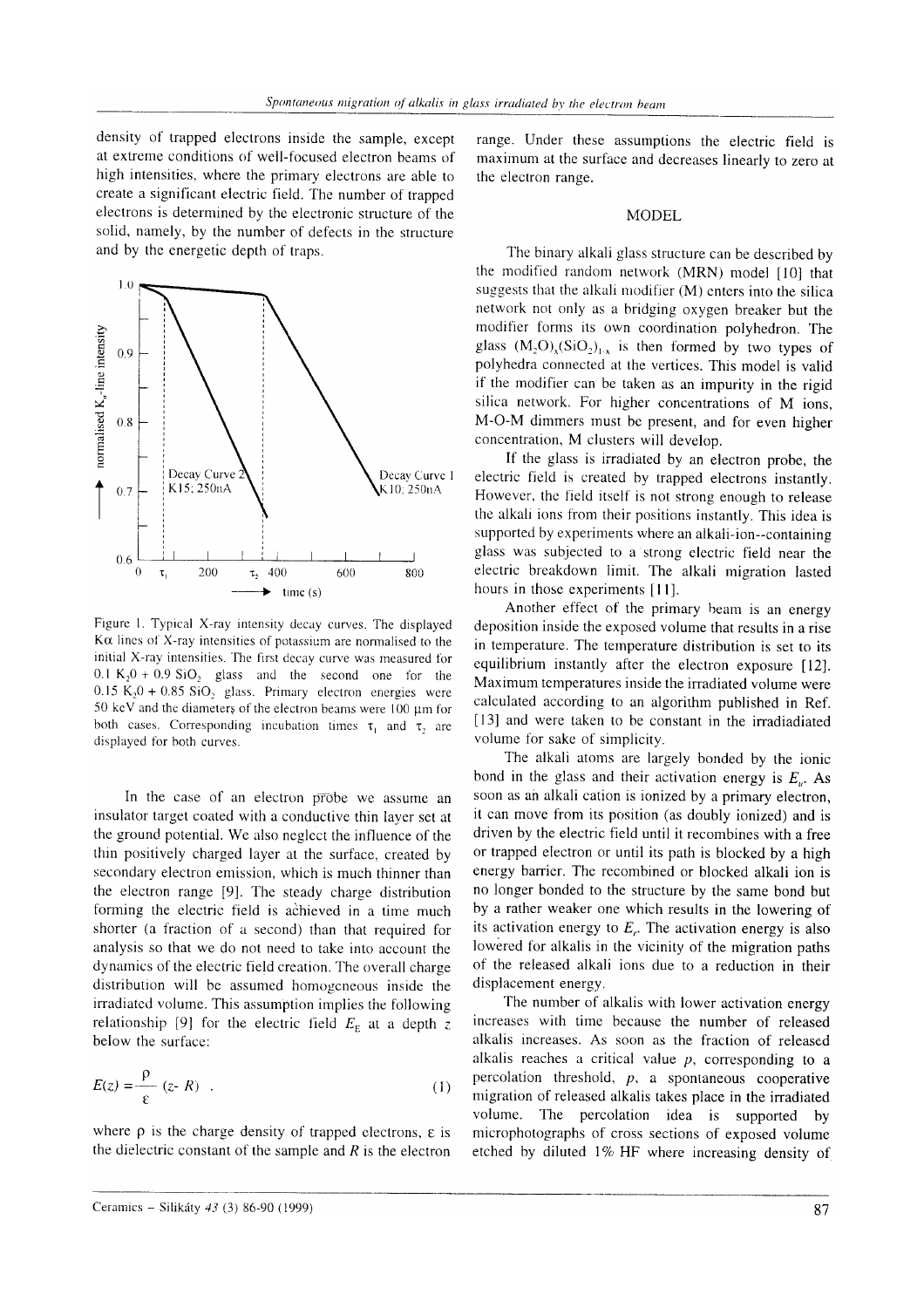channels with time was observed [7|. The incubation time corresponds to the situation of totally interconnected channels in these photographs. The channels can correspond to the paths of corrupted bonds along which the released alkalis can move preferably.

Assuming  $E\ll E$ , the following equation is valid [8]

$$
\ln i\tau = \ln \frac{pe}{\sigma} + \frac{T_r}{T} \quad . \tag{2}
$$

where  $\tau$  is the incubation period, *i* is the current density,  $T_r = E/k_B$  is the temperature corresponding to the energy  $E_r$ ,  $k_B$  is the Boltzmann constant,  $\sigma$  is the effective ionization cross section,  $e$  is the electron charge and  $T$  is the temperature in the irradiated volume.

Reaching the percolation point, ionized unreleased alkali cation can easily hop from its original site into the previously formed network of paths and take part in the cooperative migration. If one assumes that all ionised alkali ions hop into the network of path and contribute to the migration, then the rate of migration at time  $t$  is [8]

$$
\frac{dc}{dt}(\tau) = -c_0 \sigma \frac{i}{e} , \qquad (3)
$$

where  $c_0$  is the initial alkali concentration.

### EXPERIMENTAL PART

The binary alkali glasses were melted in Pt crucible from pure batch and quenched some time near  $T<sub>g</sub>$ . The following glasses were prepared Na10 (10% Na<sub>2</sub>O +  $+90\%$  SiO<sub>2</sub>), Na15 (15% Na<sub>2</sub>O + 85% SiO<sub>2</sub>), Na20  $(20\%$  Na<sub>2</sub>O + 80% SiO<sub>2</sub>), K10 (10% K<sub>2</sub>O + 90% SiO<sub>2</sub>), K15 (15% K<sub>2</sub>O + 85% SiO<sub>2</sub>), Rb15 (15% Rb<sub>2</sub>O + + 85% SiO<sub>2</sub>) and Cs15 (15% Cs<sub>2</sub>O + 85% SiO<sub>2</sub>), all in molar concentrations. Blocks of glasses were polished and coated with a 20 nm carbon layer. Specimens were exposed in an electron microprobe analyser; the diameter of the beam was measured at the Íluorescent screen using an optical microscope and set to  $100 \mu m$ . The accelerating voltage of the used electron beam was 50 kV. The absorption coefficients of the measured lines were calculated from the tabulated absorption coefficients [14] for particular atoms. It was found that the information depth for potassium  $K\alpha$  line is slightly lower than the electron range, that is approximately about 6 mg cm<sup>-2</sup> [15] for 50 keV electrons.

## RESULTS

It was found that the incubation period decreases with the increasing electron beam current density. This shortening of the incubation period is partly due to the temperature increase (temperature influence), partly due

to the increase of the electric field created inside the sample (electric field influence) and partly due to the higher ionization rate of alkali ions (beam influence).

The incubation period for the binary sodium glass was found to be zero even for very low current densities. The result is in agreement with previous findings [3]. Figure 2 shows  $ln(it)$  versus  $1/T$  plot for the exposed binary silica glasses. Due to the equation (2) slopes of the least square fits are directly proportional to the  $E<sub>r</sub>$ .

The activation energy of potassium ion in the potassium glass increases with the alkali content (figure 2). Keeping constant alkali content in the glass the activation energy at the percolation point is the highest for the caesium glass and the lowest for the potassium glass.



Figure 2. Plots of  $ln(i\tau)$  versus 1/T. The rhombi mark binary potassium glasses and the corresponding least square fits are drawn by the solid lines. The circles mark binary rubidium glass and the corresponding least square fit is drawn by the dashed line. The crosses mark binary caesium glass and the corresponding least square fit is drawn by the dash-doted solid line. The primary electron beam used was  $50 \text{ keV}$  of energy and l00 μm of a diameter.

 $\Diamond$  - K10,  $\Diamond$  - K15,  $\blacklozenge$  - K20,  $\blacksquare$  - Rb15,  $\times$  - Cs15

The normalised migration rate at the percolation point is according to the equation (3) directly proportional to the  $\sigma$  of alkali ions. The effective ionization cross section is the highest for the lowest alkali content (figure 3 for the sodium glass and figure 4 for the potassium glass) and decreases as other alkali ions enter into the glass. However, the migration rates of sodium ions are about an order higher than migration rates of other alkali ions.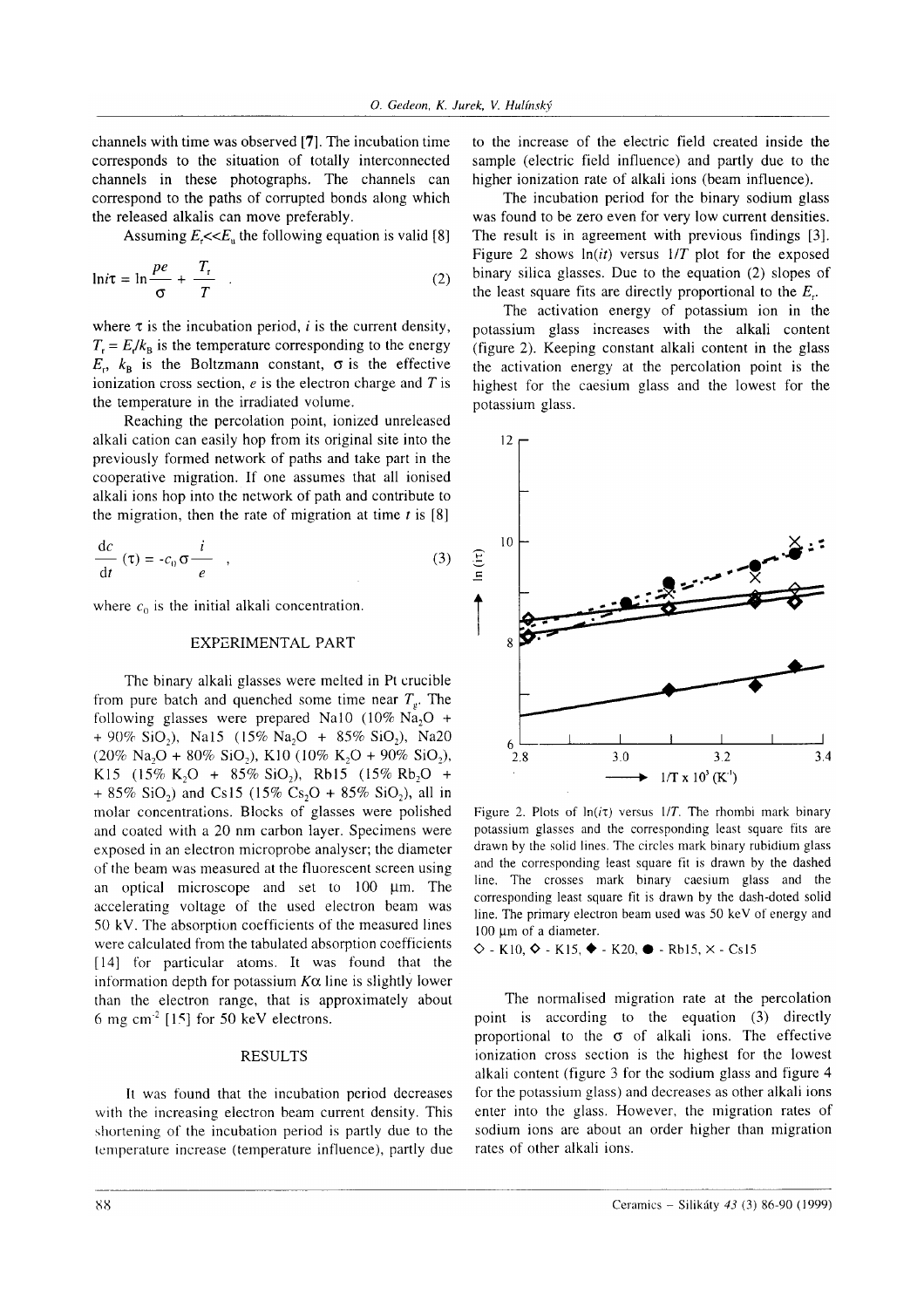

Figure 3. Sodium migration rate in the exposed glass. The primary electron beam used was 50 keV of energy and diameter of  $100 \mu m$ . The triangles mark binary sodium glasses and corresponding least square fits are drawn by the solid lines.  $\Delta$  - Na10,  $\nabla$  - Na15,  $\nabla$  - Na20.



Figure 4. Alkali migration rate in the exposed glass. The rhombi mark binary potassium glasses and the corresponding least square fits are drawn by the solid lines. The circles mark binary rubidium glass and the corresponding least square fit is drawn by the dashed line (nearly coincides with the solid line for K20 glass). The crosses mark binary caesium glass and the corresponding least square fit is drawn by the dash-dotted line. The primary electron beam used was 50 keV oť energy and diameter of 100 µm.

 $\Diamond$  - K10,  $\Diamond$  - K15,  $\blacklozenge$  - K20,  $\blacksquare$  - Rb15,  $\times$  - Cs15.

Keeping constant an alkali content in the glass, the  $\sigma$  is the highest for the sodium glass and decreases as an atom number of the ion increases (figure 4).

#### DISCUSSION

At the first sight it is a surprising fact that the activation energy  $E<sub>r</sub>$  increases with the content of alkali concentration in the potassium glass, but it can be explained by the following. The incubation period decreases with the increasing content of alkali ions in the glass because the formed network of paths is thinner and the displacement energy, that is a dominated component in the activation energy, is higher.

The activation energy of released alkali ions decreases with decreasing alkali ion size in binary glass, and for sodium ions is nearly zero. This is in an agreement with the idea that the released alkali ion is bonded very weakly and that its activation energy is predominantly determined by its displacement energy, that increases with its ion size.

The normalised migration rate at the percolation point is according to the equation 3 directly proportional to the  $\sigma$  of alkali ions. The network formed by the released alkali ions is thinner as the number of alkali ions in the glass increases, due to the decrease of the incubation period. The effective ionization rate at the percolation point is the highest for the lowest alkali content, as the network is the thinnest and the probability of the ionised alkali cation hop into the network is the lowest. The migration rates of sodium ions are about one order higher than migration rates oť other alkali ions due to the small ion size.

Not all ionized alkali ions are released. Some of them are being relaxed to the original sites and do not contribute to the overall number of released alkali ions. The probability of releasing will increase with decreasing ion size due to the lowering in the displacement energy. In this way the increase of  $\sigma$  with decreasing atom number can be explained.

Due to the considerable decrease in the activation energy of released alkali ions, one can expect <sup>a</sup> significant rise in the conductivity of the irradiated volume after the percolation point is achieved. At this point paths are open and released alkali ions are mobile. However, the conductivity can be decreased by the Ionger bombardment because relaxation processes begin to close the paths in the glass. Moreover, the alkali ions reaching approximately half of the electron range group into aggregates that are not very mobile in the relaxed glass. The high conductivity is therefore expected in the short time range after the percolation point is achieved.